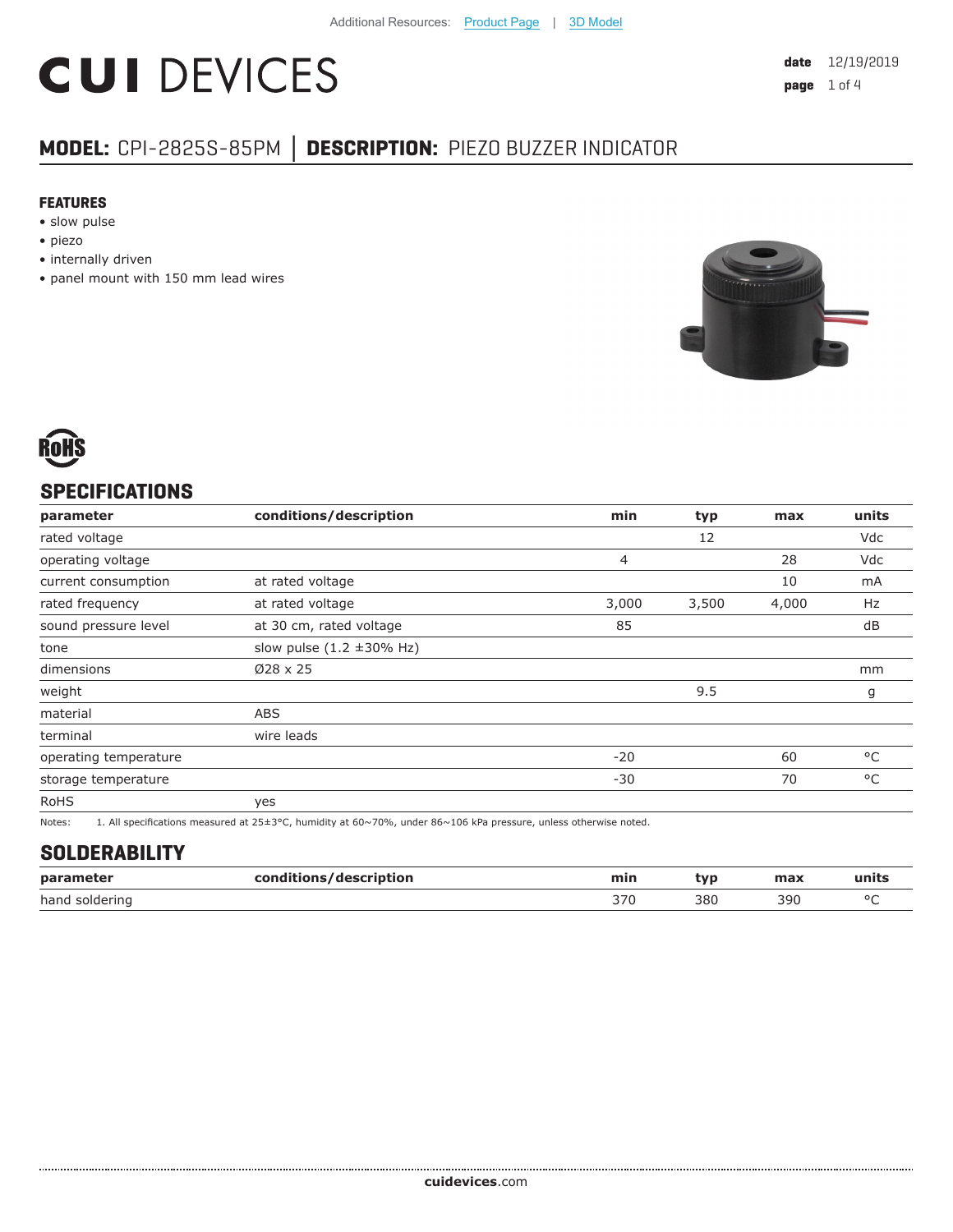#### **MECHANICAL DRAWING**

units: mm tolerance: ±0.5 mm

wire: UL1007 26 AWG



#### **PERFORMANCE CURVES**



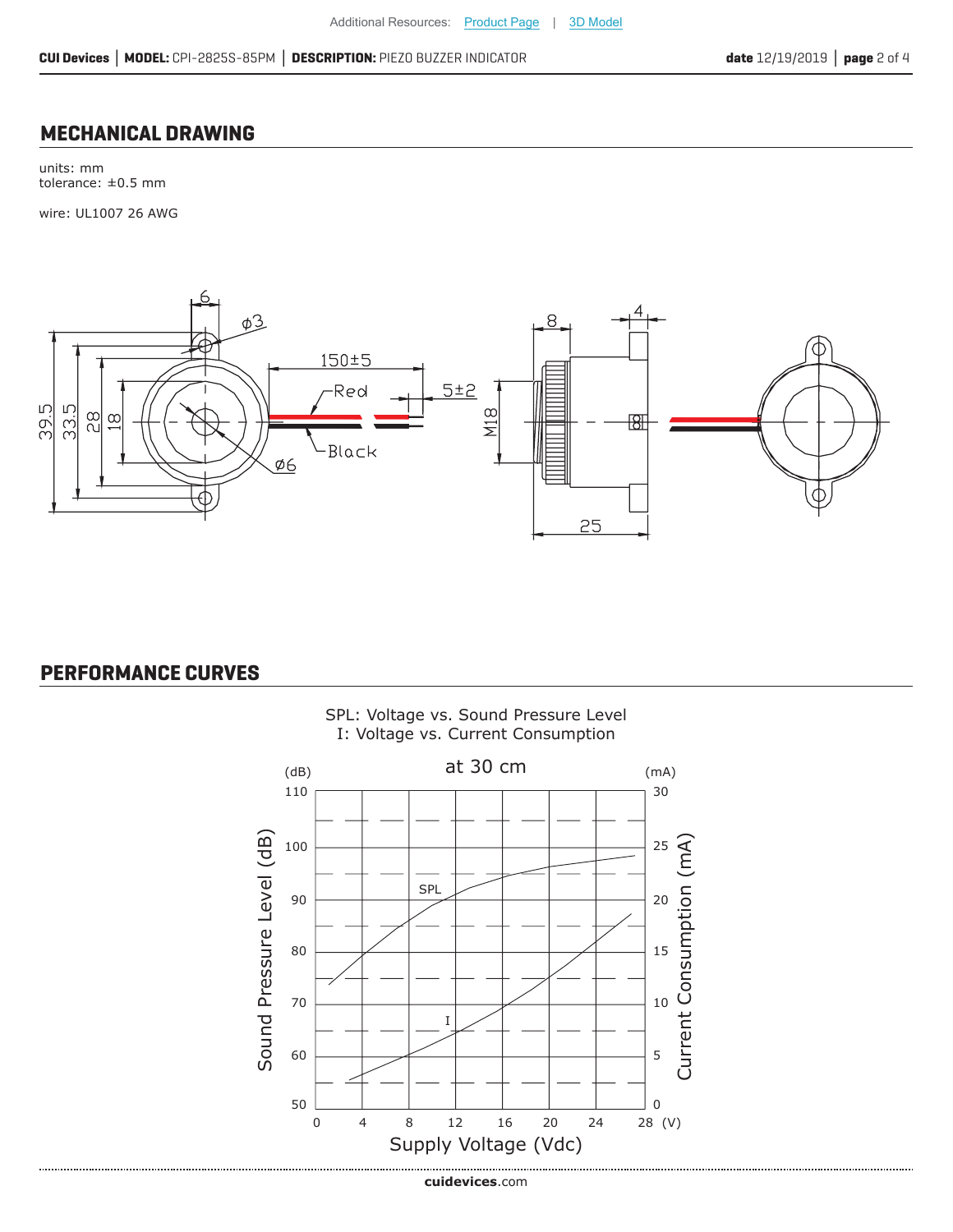### **PACKAGING**

units: mm

Carton Size: 315 x 310 x 195 mm Carton QTY: 500 pcs per carton



............................. **cui[devices](https://www.cuidevices.com/track?actionLabel=Datasheet-ClickThrough-HomePage&label=CPI-2825S-85PM.pdf&path=/)**.com